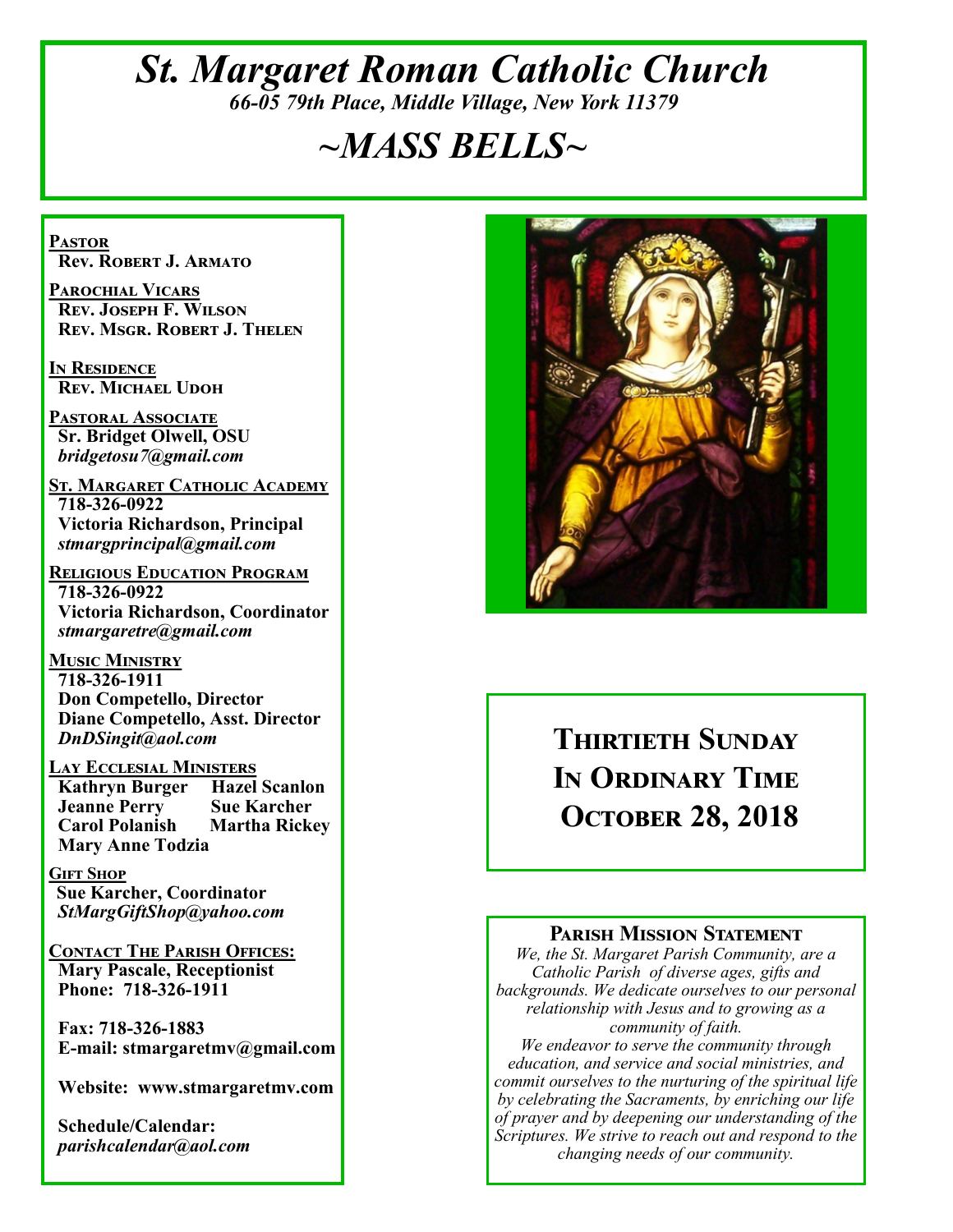### *MASSES FOR THE WEEK*

| SUN.<br>7:30<br>9:00           | <b>OCTOBER 28 - THIRTIETH SUNDAY IN</b><br><b>ORDINARY TIME</b><br>Mary & Bob Hallahan<br>Gandolfa Musca/Vincenzo e Aurelia Laudani<br>Salvatore Casabianca e Famiglia/Giovanna                                                                            |
|--------------------------------|------------------------------------------------------------------------------------------------------------------------------------------------------------------------------------------------------------------------------------------------------------|
| 10:30<br><b>NOON</b><br>5:00PM | Bivona/<br>Mass of Thanksgiving<br>Edward H. & Ellen T. Morrissey<br>People of the Parish                                                                                                                                                                  |
| MON.<br>7:00<br>9:00           | <b>OCTOBER 29 - WEEKDAY</b><br>Intention of Pat & Wayne Donovan<br><b>John Driscoll</b>                                                                                                                                                                    |
| TUE.<br>7:00<br>9:00           | <b>OCTOBER 30 - WEEKDAY</b><br><b>Dick Policke</b><br>Robert Begy                                                                                                                                                                                          |
| WED.<br>7:00<br>9:00<br>5:00PM | <b>OCTOBER 31 - WEEKDAY</b><br>Gandolfa Musca<br>Ferdinando Ruzza<br><b>Sugustine DeSimone</b>                                                                                                                                                             |
| THU.<br>7:00<br>9:00<br>7:30PM | <b>NOVEMBER 1 - ALL SAINTS</b><br>Phyllis Petrizzo<br>People of the Parish<br><b>Anna Nick</b><br><b>HOLY DAY OF OBLIGATION</b>                                                                                                                            |
| FRI.<br>7:00<br>9:00           | <b>NOVEMBER 2 - ALL SOULS' DAY</b><br>All Souls Novena<br>Antonino Catalano/Souls in Purgatory<br>7:30PM Parish Memorial Mass                                                                                                                              |
| SAT.<br>9:00                   | <b>NOVEMBER 3 - ST. MARTIN dePORRES</b><br><b>COLLECTIVE: All Souls Novena/Deceased</b><br>Priests of the Diocese of Brooklyn & Rockville<br>Centre/Ida & Maria Vocature/Rosaria Ragusa/Bill<br>& Lee DiGiovanna/Souls in Purgatory/Giuseppina<br>Gennari/ |
| 5:00PM                         | People of the Parish                                                                                                                                                                                                                                       |
| SUN.                           | <b>NOVEMBER 4 - THIRTY-FIRST SUNDAY</b><br>IN ORDINARY TIME                                                                                                                                                                                                |
| 7:30<br>9:00                   | <b>All Souls Novena</b><br>Filippo e Leonardo Curatolo (100 BIRTH)/<br>Bruce Heikkinen/Lucia Tartamella/Tommaso<br>Carmelo e Maria Pistone/                                                                                                                |
| 10:30<br><b>NOON</b>           | Marie Ezzo<br>Fire Lt. Kevin J. & William Pfeifer<br>5:00PM Catherine, Michael, Tom & Rosaleen Rielly                                                                                                                                                      |



**DON'T FORGET TO FALL BACK ON SATURDAY NIGHT NOVEMBER 3**

## **PARISH INFORMATION**

**The Rectory office is open Monday - Thursday - 9 am to Noon, and 1 pm to 7pm Friday - 9 am to Noon, and 1 pm to 5 pm Saturday - by appointment Sunday - closed**

**CONFESSIONS** - Saturday, 4-4:45 pm or by appointment with a priest.

**NOVENA** to Our Lady of the Miraculous Medal Mondays after the 9am Mass.

**BAPTISMS** take place on the 1st and 3rd Sundays of the month. Please call the rectory for an appointment and to register your child.

**WEDDINGS MUST** be scheduled at least six months in advance by appointment with a priest or a deacon. Please call the rectory office. For marriage preparation information visit www.pre-cana.org.

**THE ENGLISH CHOIR** rehearses on Tuesday, at 7 pm in the Church. Tenors and baritones needed!

**IL CORO ITALIANO** prattica ogni Domenica prima della Messa Italiana.

**THE YOUTH CHOIR** rehearses on Thursday, from 6-7 pm in the Church. For more info, DnDsingit@aol.com

**BOY SCOUT TROOP #119** meets on Tuesdays from 7:15-9 pm in the Parish Hall. New members are welcome, age 10 1/2 & up. Call Mr. Krzewski, 718-894-4099.

**CUB PACK #119** meets on Mondays from 7-8:30 pm in the Parish Hall. New members welcome, age 6 to 10-1/2. Call Mr. Krzewski, 718-894-4099.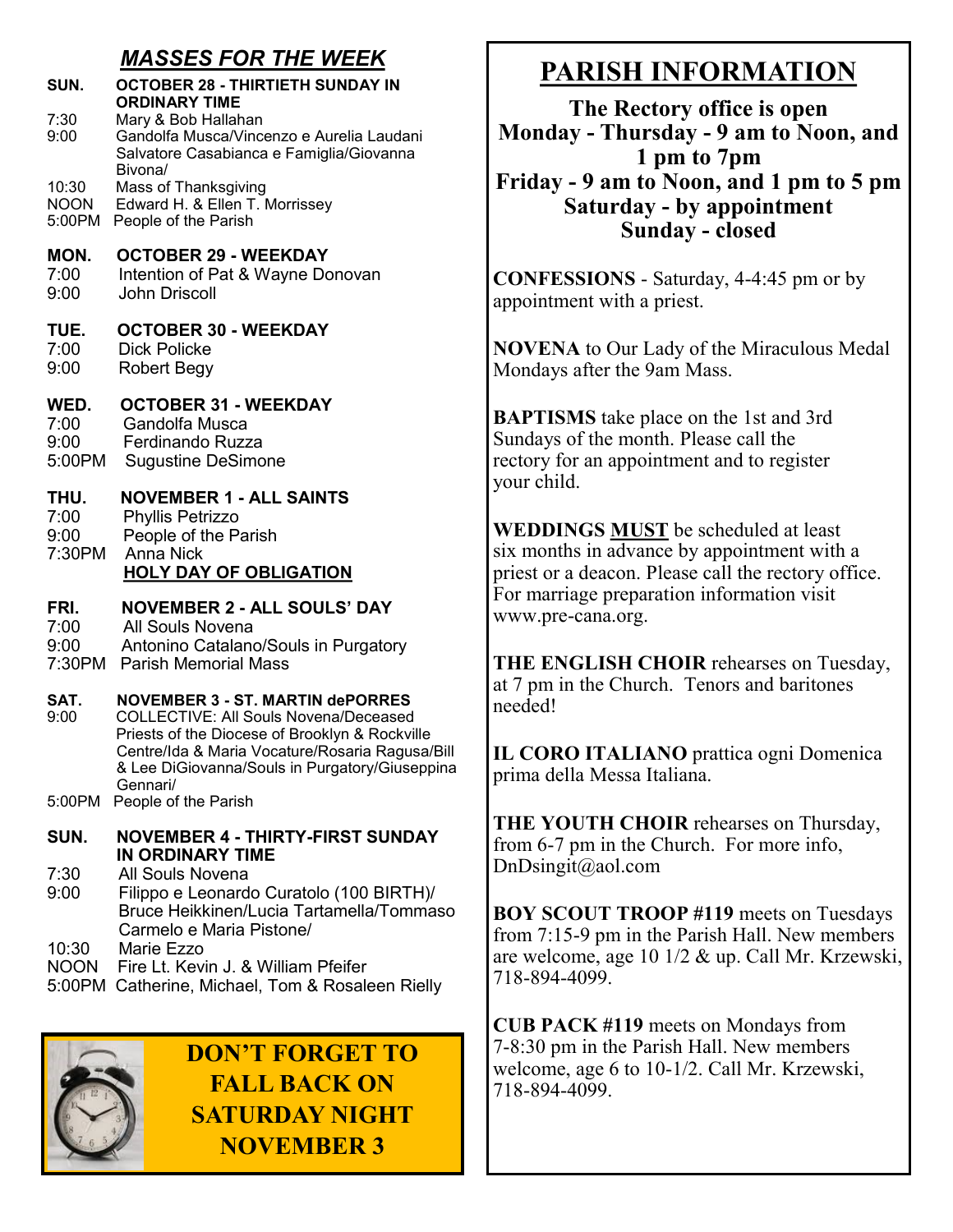# PLEASE PRAY FOR OUR SICK

Karen Guarascio, Connie Faccibene, Eileen Hinrichs, Linda Frazier, Cari Ann Falk-LoBello, Glen Falk, Ronald Frazier, John Downer, Robert Sabini, Lee Falk, Scott White, Baby McKinley Kelleher, Sean Harrison, Justin James Quirke, Elizabeth Ott, Marion Caracciola, Baby Keila Mary Champoli, The Ferrugio Family, Sandra Slattery, Richard Santangelo, Joseph Simon, James Taylor, James Leung, Dr. Joan Virostko, Alfie Poje, Margaret Cosentino, Ann Pompeo, Gloria Mojica, Larry Dumbra, Bob Marvin, Joseph O'Brien, Katie Bryzgornia, Daniel Fox, Domenica Millitello, Caterina D'Anna, Evelyn Mojica, Immaculate Marge D'Elia, Carol Arevalo, Jim O'Driscoll, Victoria Lippolis, Mary Rigovich, Matteo Sabini, Charles Schaaf, Alvaro Andres Gonzalez, Luis Sanchez, Billy Gillespie, George McGarry, Cathie Greulich, Anthony Bruno, Charles G. Krzewski, John Wert, Joseph Stubbs, Bob & Karen Schaefer, Michael Hirst, Mary Harrison, John Murphy, Anne McGinnis, Richard Santangelo, Norma Voyer, Vicky Turato, Adriana Caruso, Julio Pelaez, Maritza Gutierrez, Graciela Mora, Cindy Mulore,

*The names will remain for 3 months, please call 718-326-1911 and ask for continued prayers.*

#### **Prayer Requests**

**Pray for vocations to the Priesthood and Religious Life.** 

**Please pray for our men and women from our Parish serving in the defense of our country: Lt. Col. Thomas Frohnhoefer Sgt. Robert A. Domenici** 



#### *WE RECALL OUR BELOVED DECEASED*

*Especially, Robert Joseph Trombino, Eta M. Tierney, May they rest in Christ's Peace!*

## *MEMORIALS*

#### *WINE & HOST THIS WEEK*

*are offered in memory of the Giordano & Sepi Families at the request of MaryAnn & Joe Giordano.*

#### *LAMP & CANDLE THIS WEEK*

*are offered in memory of Augustine DeSimone at the request of Sue & Frank Fischetti.*

#### *TABERNACLE LAMP THIS WEEK*

*are offered in memory of Augustine DeSimone at the request of Francine & Gerard Molloy and Family.*

## **TODAY'S READINGS**

*Thirtieth Sunday in Ordinary Time*

Jer 31:7-9 Ps 126:1-2, 2-3, 4-5, 6 Heb 5:1-6 Mk 10:46-52

# **READINGS FOR THE WEEK**<br>Eph 4:32-5-8

Eph 4:32-5-8 Ps 1:1-2, 3, 4 & 6 Lk 13:10-17

Lk 13:22-30

1 Jn 3:1-3 Mt 5:1-12a

Tuesday: Eph 5:21-33 or 5:2a, 25-32 Ps 128:1-2, 3, 4-5 Lk 13:18-21

Ps 24:1bc-2, 3-4ab, 5-6

Ps 145:10-11, 12-13ab, 13cd-14

Wednesday: Eph 6:1-9

Thursday: Rv 7:2-4, 9-14

Friday: Wis 3:1-9

Ps 23:1-3a, 3b-4, 5, 6 Rom 5:5-11 or Rom 6:3-9 Mt 25:31-46 Saturday: Phil 1:18b-26

Ps 42:2, 3, 5cdef Lk 14:1, 7-11

Sunday: Dt 6:2-6 Ps 18:2-3, 3-4, 47, 51 Heb 7:23-28 Mk 12:28b-34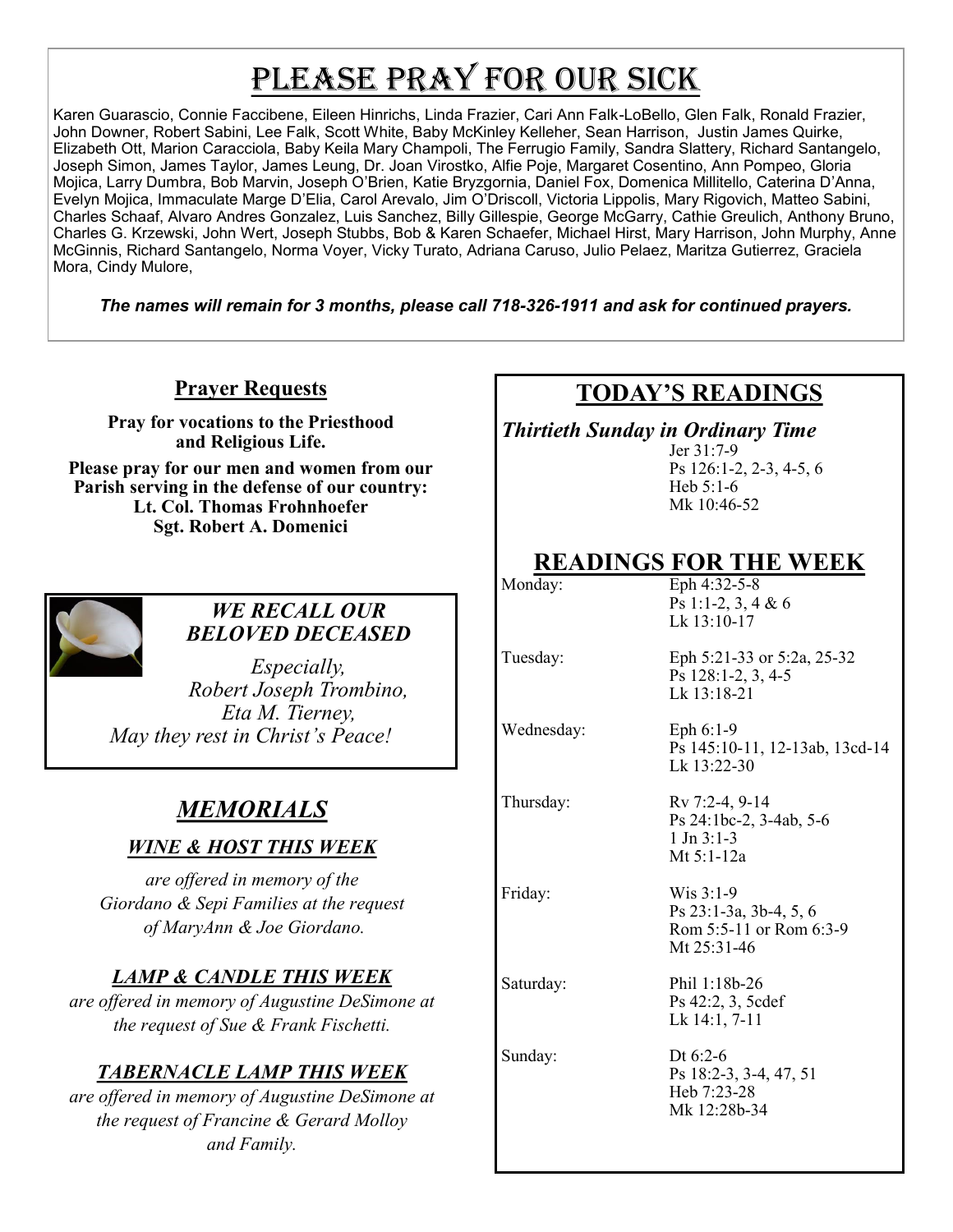

## **COME ONE, COME ALL!!**

Our Boy Scout Troop #119 will be outside the Church this weekend selling *World's Finest Chocolate.* Please stop by and help our Scouts and purchase your supply of goodies!

#### **ANNUAL CATHOLIC APPEAL**

 We are in the final phase of this year's ACA. Please *support* **YOUR** *Parish* with whatever you can give, if you haven't made a pledge yet. **Only money above goal that is received by December 31 will come back to the Parish** for needed projects, so please *complete your payments soon.*

#### **PARISH REGISTRATION**

 Very often, people come to the Rectory asking for a certificate or letter attesting to their being active members of our Parish. That's hard for us to do, if there is no record of their being registered.

 All families worshiping here at St. Margaret's are encouraged to register with the Rectory Offices. All you have to do is complete the following information and drop it into the collection basket. We'll take it from there. Ĭ

| Name:    |                  |
|----------|------------------|
| Address: |                  |
|          |                  |
|          |                  |
| Phone #: | $\sqrt{2}$<br>۱– |
|          |                  |

#### **VISITS TO THE HOMEBOUND**

 Call the Rectory to arrange for a **visit to the homebound by a priest** so that the Sacraments of Reconciliation, Anointing, and Communion can be administered to our sick and/or elderly parishioners.

#### **ALTAR SERVERS**

 Fr. Wilson is in the process of recruiting and training a **new class of altar servers** and retraining those who were installed previously. This important ministry is open to boys and girls 5th Grade and up, whether attending our Academy or our Religious Education Program. Registration and the first training session will be announced in upcoming bulletins.

 **Meanwhile, installed servers should check in at the Sacristy whenever coming to Mass. We may need your assistance on a volunteer basis until regular schedules can be issued.** 

#### **THANKS SCOUTS!**

 Thanks to the members of our **Scout Troop #119,** who are taking pride in our facilities and are doing a great job to spruce up the property and buildings!

Your hard work is noticed and appreciated.

#### **SEXUAL ABUSE**

 Call 1**-800-342-3720**, the toll-free, NY State hotline, or the toll-free, Diocesan number, **1-888-634-4499,** to report *any possible sexual abuse of children or adults* by anyone. Both lines are confidential.

**THE RECTORY WILL BE CLOSED ON MONDAY, NOVEMBER 12 IN OBSERVANCE OF VETERAN'S DAY MASS IS AT 9:00AM ONLY**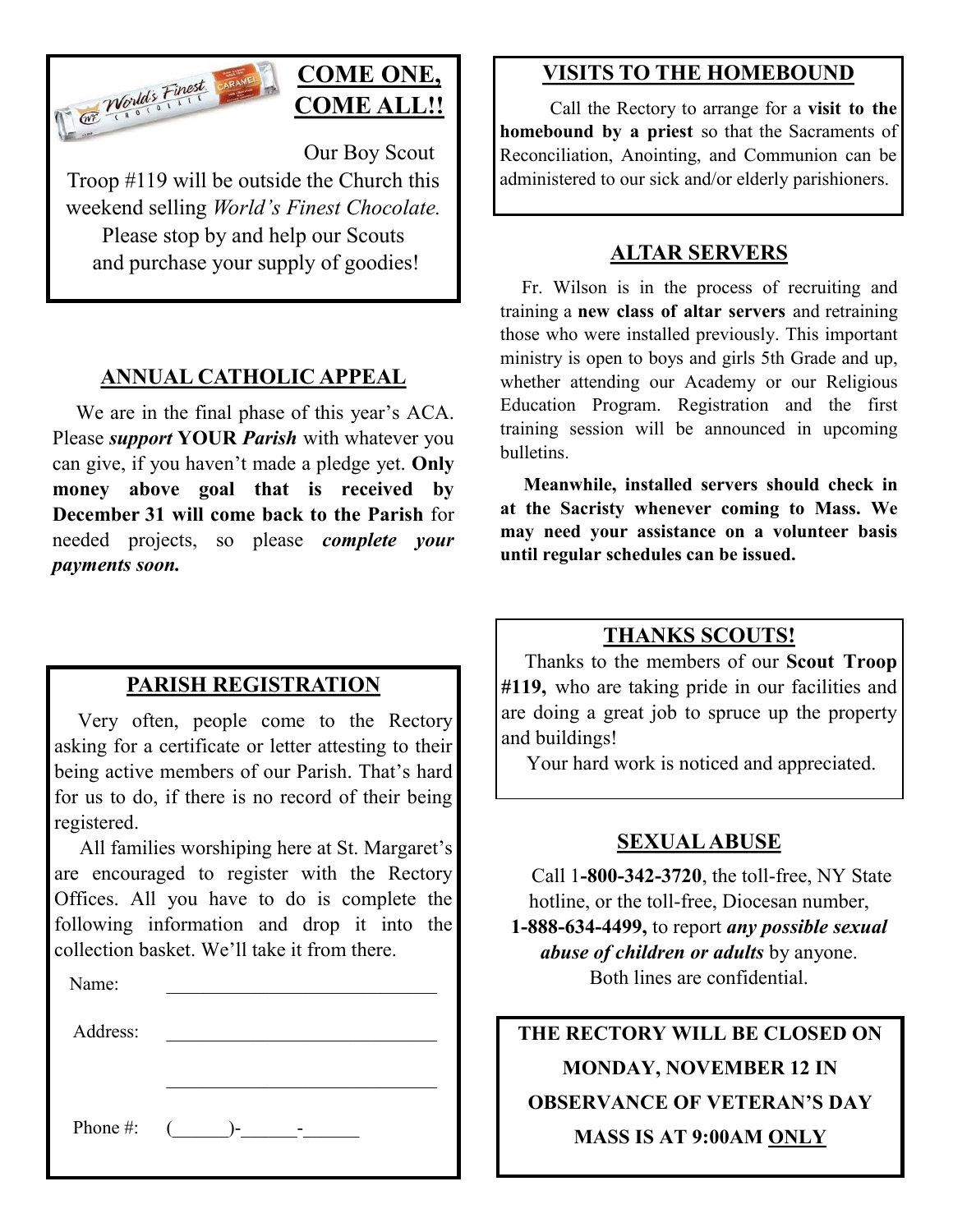

#### **SUPERMARKET BLITZ**

**DATE:** Friday, November 16

**TIME:** Doors open at 6:30 pm

**TICKET PRICE:** \$15.00 p/p

**CONTACT:** Margaret Varuzzi,

**917-578-8237**

*We are in need of baskets for our Blitz. If you would like to donate some, please bring them to the School.*

### **ALL HALLOWS EVE**

 **All Hallow's Eve,** or Halloween, as we now call it, was a pagan festival of the dead until the Church made use of it in the Middle Ages to commemorate the saints and all the faithful departed. Now, it sadly appears, by the way that we celebrate it, to have returned to its pagan origins.

 Instead of celebrating or worrying about fictional ghosts and goblins, or witches and zombies and vampires, use these days to remember the saints who now enjoy the fullness of life in Heaven and who intercede for us. Remember in prayer the other faithful departed, our deceased friends and relatives, who have gone before us marked with the Sign of Faith, with whom we are still connected and who rely on our prayers to get out of Purgatory.

 As you decorate your house, remember the homeless; as you dress up the kids in costumes, remember those who go about in tattered clothes; as you dole out the candy, remember those who go hungry. Use the poor boxes for your donations.

 Let us strive to make these days holy by our liturgy and by our concern for the needy!

#### **~Fr. Armato**

#### **JUST A REMINDER . . .**

 While we no longer celebrate private memorial Masses, families who wish to have an annual or "month's mind" Mass offered for a loved one can join in the memorial Mass celebrated each month, for the repose of the souls of those buried from our church during the preceding month. Call the Rectory Offices to make the arrangements. **The next memorial Mass will be celebrated at 11:45am Saturday, November 17.** 

#### **GENERATIONS OF FAITH**

 Please keep up with your pledge payments for the **Generations of Faith** capital campaign to help us with needed maintenance projects on all of our buildings.



#### **MEMORIALIZE A MISSALETTE FOR 2019**

 You can put the name of a loved one on a missalette for one year. There are

two types of forms, one "In Honor Of (living)", and one "In Memory of (deceased)". Each person who uses the missalette is asked to pray one Hail Mary for your intention. Forms are in the vestibule and on the radiators in the Church. Please fill out the form and return it to the Rectory, or place it in the collection basket together with your \$10.00 donation. Forms will be available beginning the weekend of November 3/4, 2018.



**THE ST. VINCENT dePAUL FOOD PANTRY** is located at 66-25 79 Place Middle Village, NY

#### **The pantry is open on WEDNESDAY AND SATURDAY from 10am to 12 Noon.**

*The Food Pantry is in need of the following foods for the Thanksgiving Holiday: Canned vegetables and fruit, cranberry sauce , gravy, stuffing mix, instant mashed potatoes, cookies and coffee. As always, thank you for your generosity.*